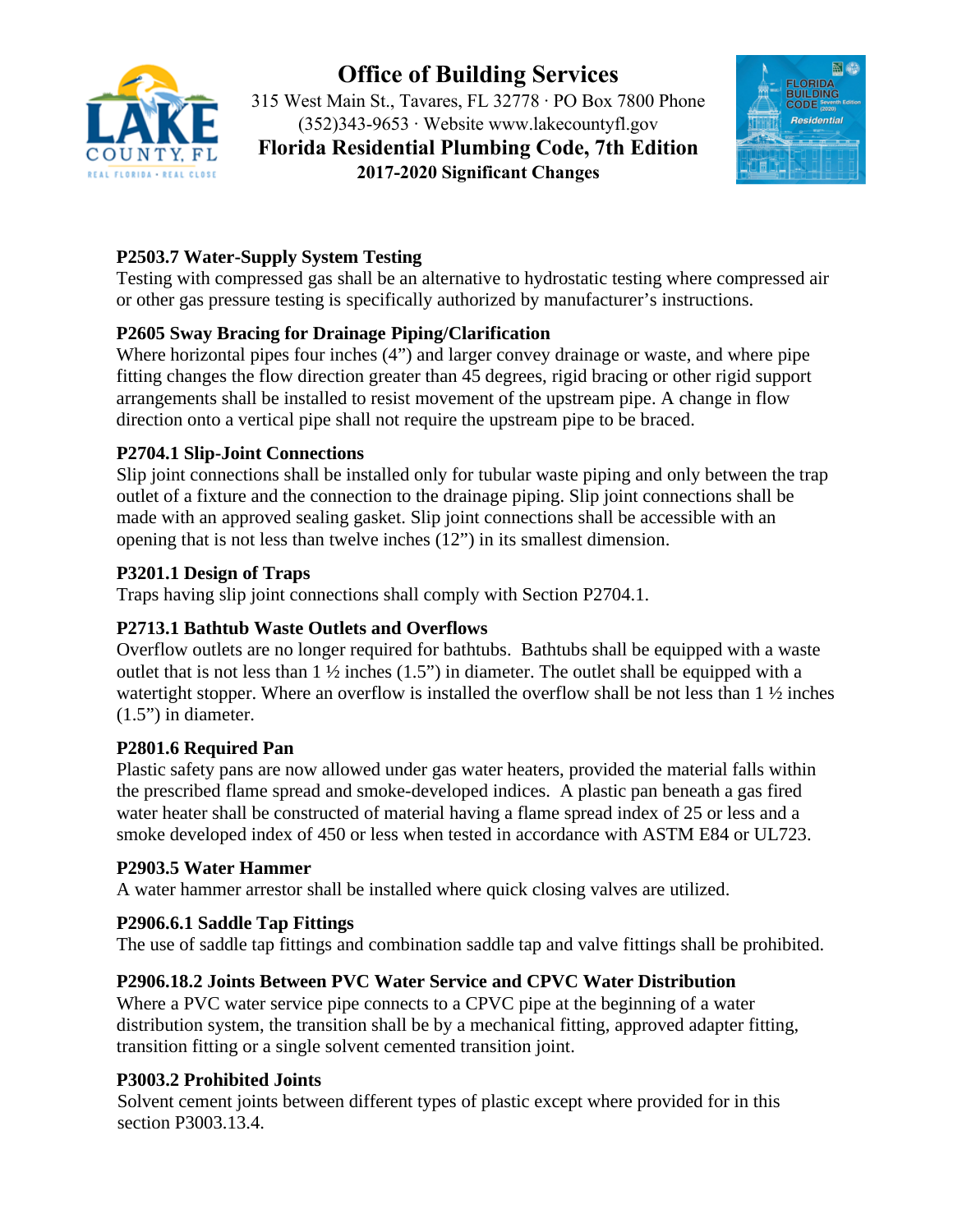# **Florida Residential Plumbing Code, 7th Edition**

#### **2020 Significant Changes**

# **P3003.13.4 Plastic Pipe or Tubing Connected to Other Piping Material**

A solvent cement joint is now permitted for joining abs and PVC piping at the connection of the building drain to the building sewer.

#### **P3005.1.6 No Reduction in Pipe Size in the Direction of Flow**

4 X 3 water closet flange, 4 x 3 water closet bend fitting and offset closet flange are not considered reduction in size in direction of flow.

#### **P3103.1 Vent Pipes Terminating Outdoors**

 Vent pipes terminating outdoors shall be extended to the outdoors through the roof or a side wall of the building.

#### **P3103.1.1 Vent Pipe Roof Extensions**

 or P3103.1.3 shall terminate not less than six inches (6") above the roof. Open vent pipes that extend through the roof and do not meet the conditions of Section P3103.1.2

#### **P3103.1.2 Roof Used for Recreational Purposes**

similar purposes open vent pipes shall terminate not less than seven feet (7') above the roof. Where a roof is to be used for assembly or as a promenade, observation deck, sunbathing deck or

# **P3101.1.3 Open Vent Roof Extension Covered**

 mounted panel such as a solar panel, architectural feature, or a decorative shroud the roof vent Where an open vent pipe terminates above a sloped roof and is covered by either a roof shall terminate not less than two inches (2") above the roof surface and must be protected by a method to prevent birds and rodents from entering or anything from blocking the vent pipe opening.

# **P3103.1.4 Side Wall Vent Termination**

Vent terminals extending through the wall shall terminate not closer than ten feet (10') from a lot line and not less than ten feet (10') above the highest-grade elevation within any direction horizontally of the vent terminal. Vent terminals shall not terminate under the overhang of a structure where the overhang includes soffit vents. Such terminals shall be protected by a method that prevents birds and rodents from entering or blocking the vent pipe opening and does not reduce the open area of the vent pipe.

# **P3111.1 Type of Fixtures**

A combination waste and vent system shall serve floor drains, sinks, lavatories, and drinking fountains and can be considered as a vent for those fixtures but shall not exceed the limitations of Table P3105.1.

# **P3111.1.1 Single Fixture Systems**

A horizontal fixture drain shall be considered to be a combination waste and vent system, provided that the fixture drain size complies with Table P3111.3.

# **P3111.2 Installation**

The only vertical pipe of a combination waste and vent system shall be the connection between a fixture drain and a horizontal combination waste and vent pipe. The length of the vertical pipe shall be not greater than eight feet (8').